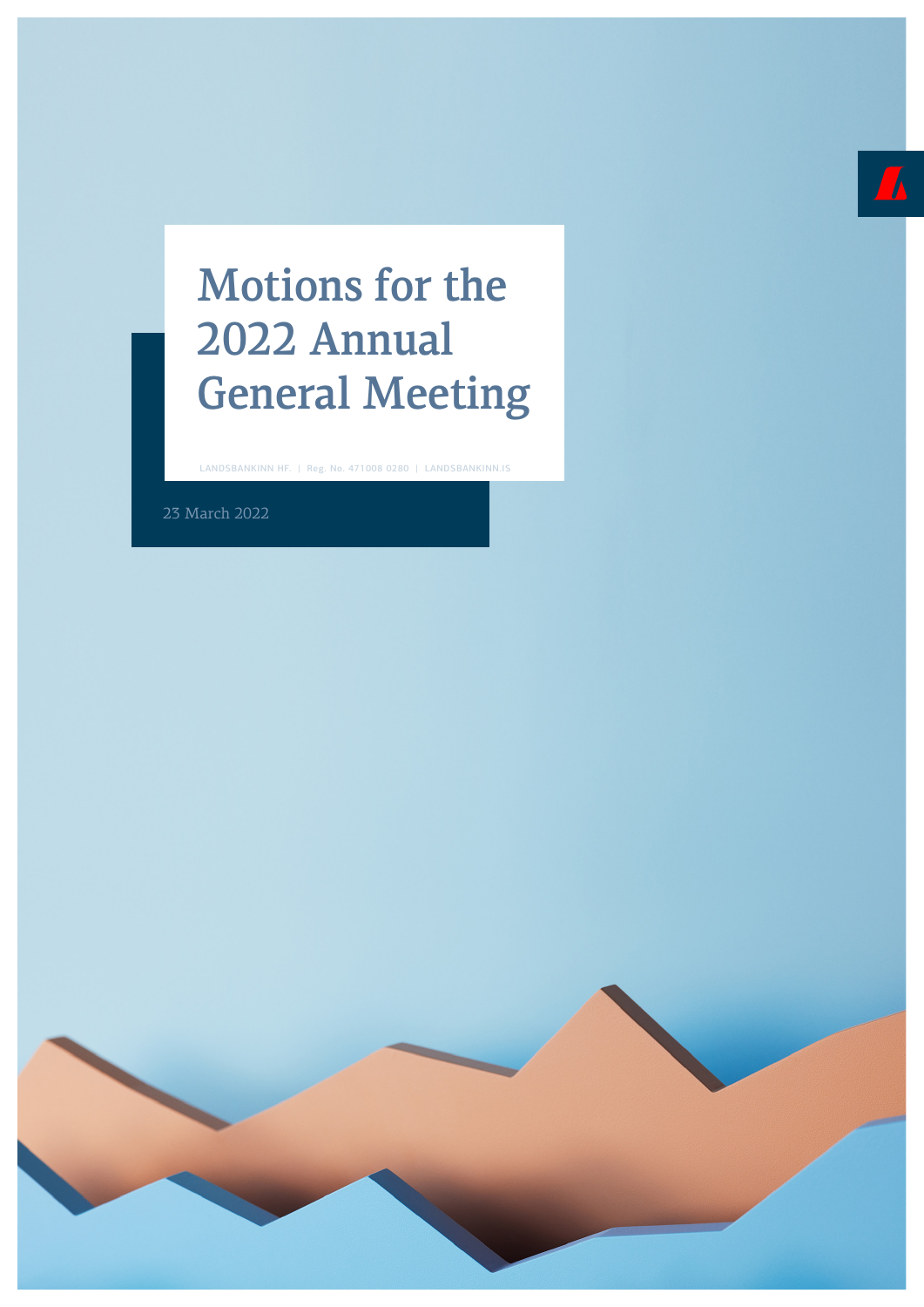### Landsbankinn hf.

## Motions for the 2022 Annual General Meeting

**23 March 2022**

**1. Annual financial statements for the past operating year, together with a report from the auditor, placed before the meeting for attestation (item no. 3 of the Agenda)**

The Board of Directors of Landsbankinn moves that the AGM approve the Bank's annual financial statements for 2021.

#### **2. Decision on the payment of a dividend and disposition of profit from the 2021 accounting year (item no. 4 of the Agenda)**

The Board of Directors proposes to the AGM that shareholders be paid a dividend amounting to ISK 0.61 per share for the accounting year 2021 and that the payment be in two instalments. The first date of payment (ISK 0.31 per share) shall be 30 March 2022. The latter date of payment (ISK 0.30 per share) shall be 21 September 2022. The total dividend for the accounting year 2021, based on outstanding shares, amounts to ISK 14,409 million, equivalent to 50% of the year's profit.

Further, a special dividend of ISK 0.26 per share is proposed. The date of payment of the special dividend shall be 28 April 2022. The amount of the special dividend based on outstanding shares is ISK 6,141 million.

Right to the aforementioned dividend payments (record date) shall be based on the register of shareholders at end of business on the day of the AGM, 23 March 2022, unless Landsbankinn hf. receives notification of the assignment of dividend through the transfer of shares.

|                  | <b>Record date</b> | Due date for payment | <b>ISK per share</b> | <b>Amount</b> |
|------------------|--------------------|----------------------|----------------------|---------------|
| First payment    | 23.03.2022         | 30.03.2022           | 0.31                 | ISK 7,323 m   |
| Latter payment   | 23.03.2022         | 21.09.2022           | 0.30                 | ISK 7,086 m   |
| Special dividend | 23.03.2022         | 28.04.2022           | 0.26                 | ISK 6,141 m   |
| <b>Total</b>     |                    |                      | 0.87                 | ISK 20,550 m  |

#### *Dividend in 2022:*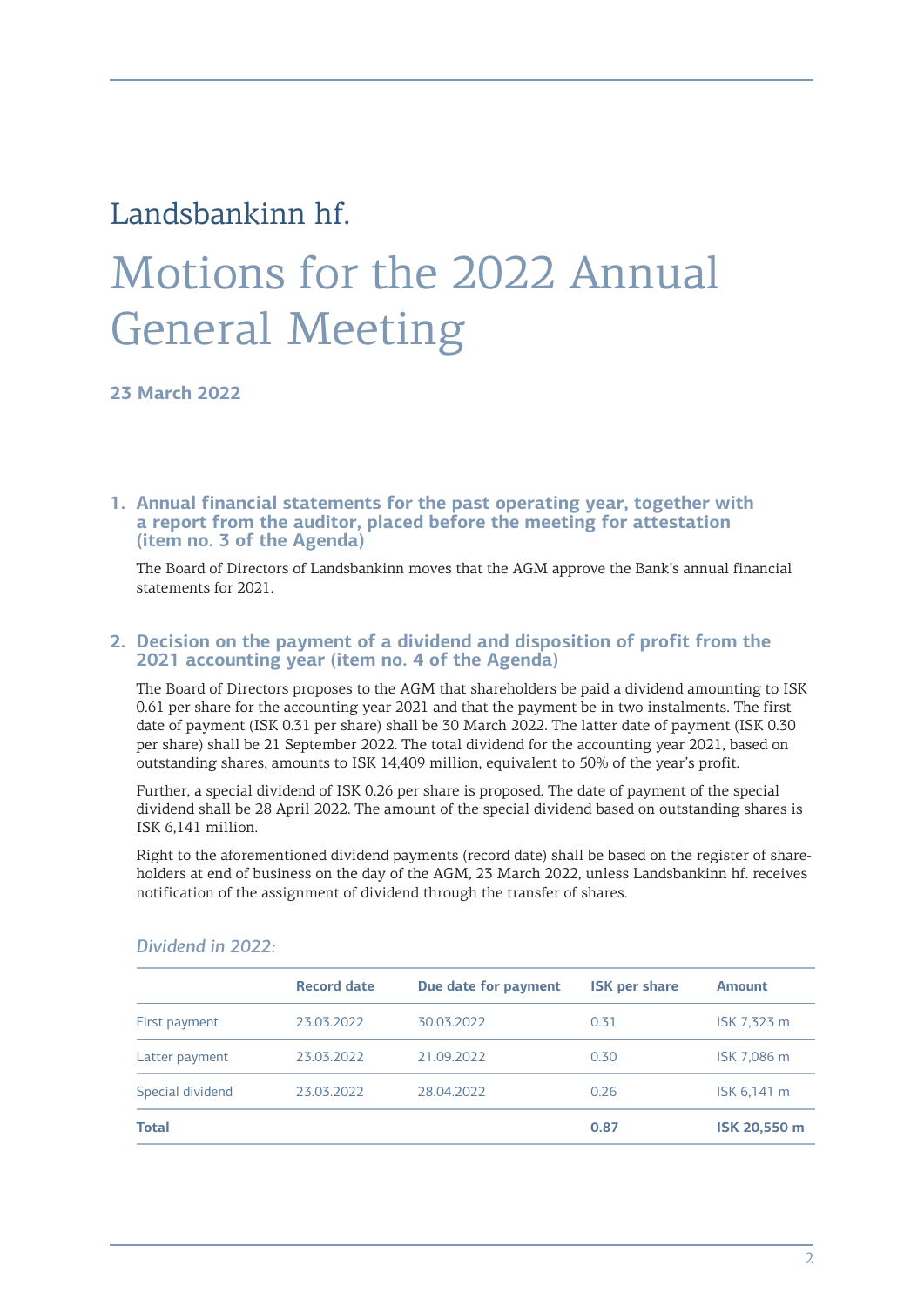#### **3. The Board of Directors proposes a remuneration policy and submits it to the meeting for approval (item no. 5 of the Agenda)**

The Board of Directors moves that the AGM approve the following remuneration policy:

#### *Article 1 Objective*

Landsbankinn hf. emphasises hiring and employing exceptional personnel. The aim of the remuneration policy is to make Landsbankinn a desirable workplace for qualified employees to ensure the Bank's competitiveness, continued development and acceptable profitability. A remuneration policy incorporates objectives on confidence in the Bank's management and operation, that the Bank leads the field in good governance and social responsibility, that its interests are always protected, not least its reputation and credibility, and that it operates in accordance with the principles, values and business ethics that properly apply to a publicly-owned bank.

The remuneration policy shall support sound operation in the long term and not encourage unreasonable risk-taking. It is the Bank's aim that the terms of employment of executives and other employees are competitive yet moderate and not leading. In determining terms of employment, responsibility and performance shall be taken into account, as well as equal rights perspectives.

#### *Article 2 Remuneration*

The State Ownership Policy for Financial Undertakings from February 2020 states that a remuneration policy shall be competitive yet moderate and not leading.

Competitive remuneration here means that the Bank shall be able to attract and retain qualified personnel and that the Bank can be competitive as regards human resources without offering the highest wages.

The point about wages not being leading means that wage developments in a wider context shall be taken into account, as well as the impact on wage developments in general. Remuneration that falls in the top bracket offered in the labour market, while not the highest, is considered leading.

Moderation involves careful and considered wage decisions that do not promote a great or growing wage gap, having regard for responsibility, duties and performance. Natural regard shall also be had for the terms offered by companies that are majority-owned by the State to employees in similar job positions. Major salary changes over a short period are to be avoided. Rather, wages should be raised regularly and in line with general wage development. The arrangement of wages and other benefits shall be as simple and transparent as possible.

#### *Article 3 Remuneration Committee*

The Bank's Remuneration Committee is comprised of three Directors of the Board. The role of the Remuneration Committee is to guide the Board of Directors and CEO in determining the terms of employment of key executives. The Committee shall ensure that the terms of employment of the Bank's key executives are within the framework provided by the Remuneration Policy and report on its implementation yearly in connection with the Bank's AGM. The conclusions of the report shall be included in the Bank's annual report. The Committee shall monitor the developments of collective bargaining agreements, trends in salary expenses and employee numbers. The Board of Directors shall set rules of procedure for the Committee, further providing for its role, and publish the rules on the Bank's website..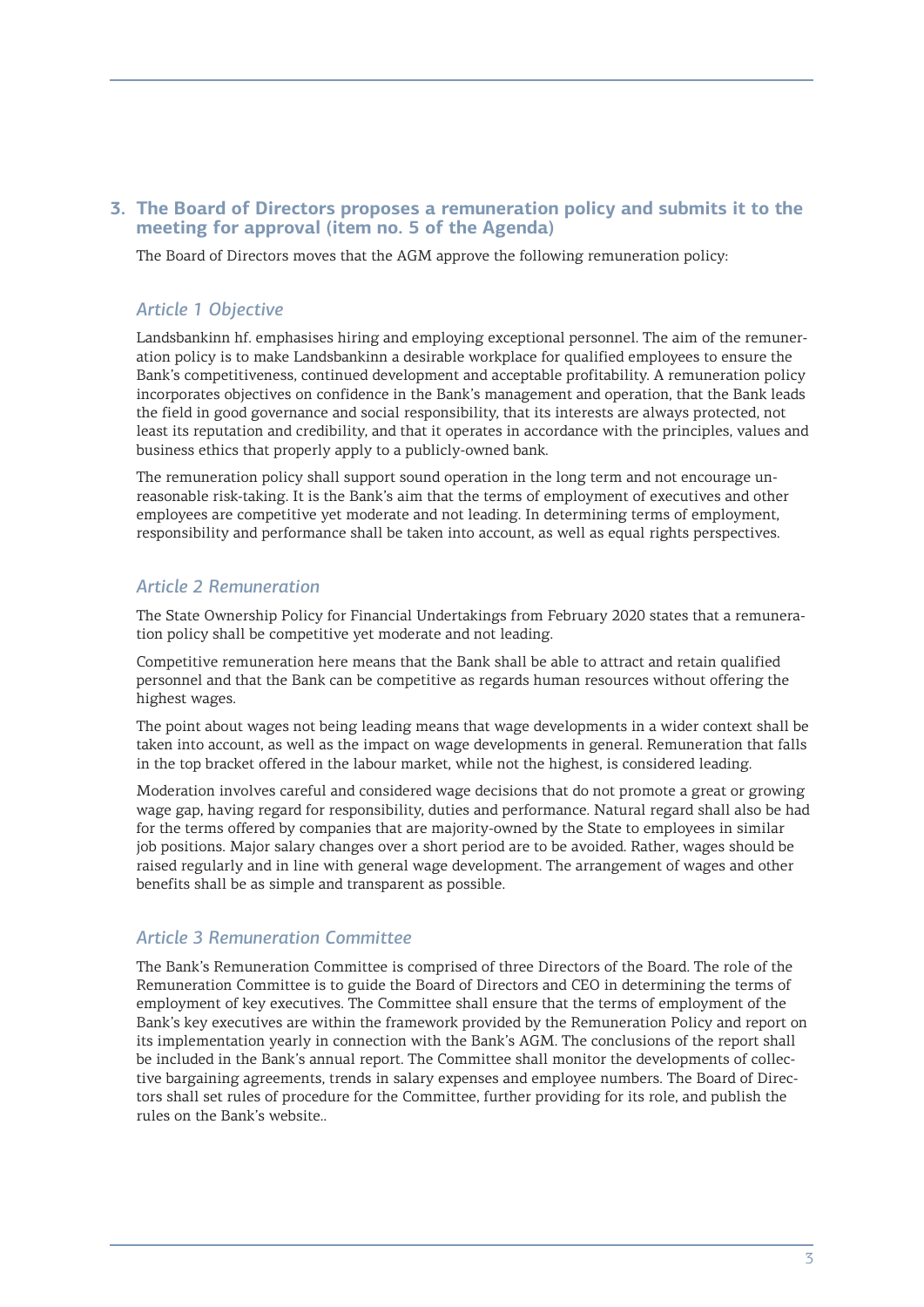#### *Article 4 Directors' terms of employment*

Directors of the Board shall receive a set monthly salary in accordance with the decision of the AGM each year as provided for in Article 79 of Act No. 2/1995, on Public Limited Companies. Directors shall also receive a salary for participation in the work of sub-committees of the Board. In determining the salary amount, consideration shall be had for hours spent on the job, the responsibilities borne by the Directors and the Bank's performance. Pension fund contributions shall be paid on salaries to Directors in accordance with labour market rules. The Remuneration Committee presents the Board of Directors with a substantiated proposal for salaries to Directors in the coming operating year. The Board of Directors deliberates on the Committee's proposal and submits a final proposal on remuneration to the AGM. The Bank reimburses Directors domiciled outside the capital region for travel expenses. Directors may not conclude severance agreements with the Bank.

#### *Article 5 Remuneration to the CEO and executives*

Remuneration to the CEO and executives of the Bank shall be competitive yet moderate and not leading, cf. Article 2 of this Remuneration Policy.

Agreements with the CEO and the Bank's key employees shall not include severance pay in excess of provisions in employment contracts, collective bargaining agreements and legal provisions. The contractual notice period of the CEO and key employees shall not exceed twelve months, having regard for duties and responsibilities.

#### *Article 6 Remuneration policies of subsidiaries etc.*

The Board of Directors of the Bank shall encourage subsidiaries to adopt remuneration policies that are competitive yet moderate and not leading.

The Board of Directors shall further promote the clear inclusion of the remuneration guidelines set forth in Article 2 of this Remuneration Policy.

The CEO shall submit to the Board of Directors draft remuneration policies for subsidiaries, as well as a proposal for remuneration to directors of their boards.

#### *Article 7 Varying terms*

The Bank shall not conclude or authorise agreements that provide for performance-linked payments, i.e. not authorise agreements that provide for remuneration based on performance which is not included in regular terms of employment, whereby the final amount or scope of payment cannot be determined in advance.

Any move by the Board of Directors to instigate a bonus system within the Group must first be approved by a shareholders' meeting.

#### *Article 8 Directors' and officers' (D&O) insurance*

Landsbankinn shall ensure that it has an active D&O insurance policy in place at each time, covering the Directors of the Board, the CEO and key personnel, both current and former, for their work for the Bank in accordance with the provisions of the policy in question.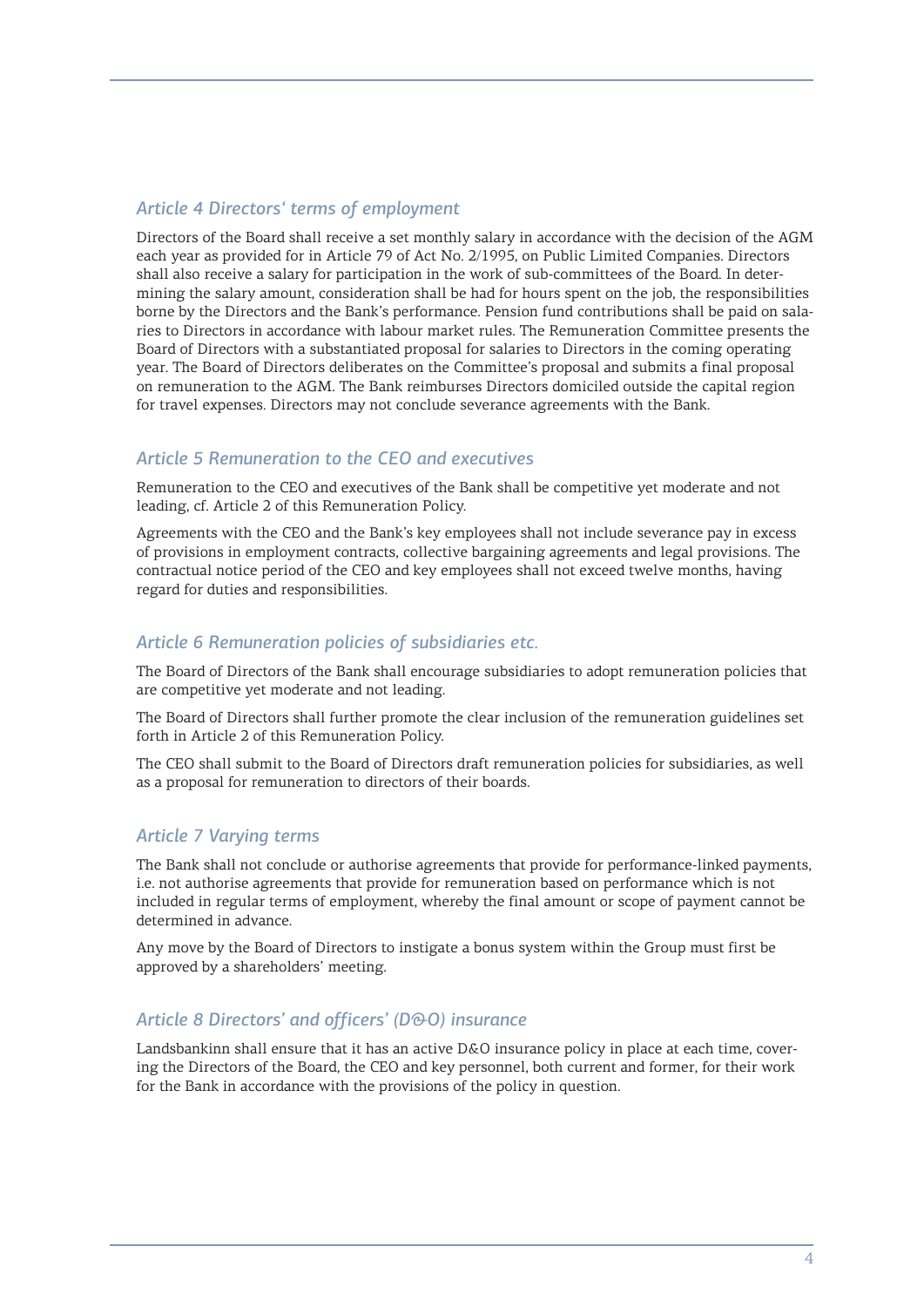#### *Article 9 Information disclosure*

The Bank shall disclose the terms of remuneration to Directors of the Board, CEO and all key personnel in its annual report.

This Remuneration Policy shall be published on the Bank's website.

### *Article 10. Approval of the Remuneration Policy etc.*

Landsbankinn's Remuneration Policy shall be approved by its Board of Directors. The Remuneration Policy shall be submitted to the Bank's AGM for approval, rejection or amendment, in accordance with Article 79 (a) of Act. No. 2/1995, on Public Limited Companies.

The Remuneration Policy may be reviewed more frequently than once yearly and any amendments submitted to a shareholders' meeting for approval.

The Remuneration Policy is guiding for the Bank and the Board of Directors. The Board of Directors shall record any deviations from the Remuneration Policy along with substantiated grounds for such deviation. Deviations shall be presented to the Bank's next AGM.

#### **4. Motions to amend the Articles of Association (item no. 6 of the Agenda)**

No motions to amend the Articles of Association have been submitted.

#### **5. Election to the Board of Directors (item no. 7 of the Agenda)**

The AGM has received a motion that the following persons be elected as Directors and Alternates, to sit on the Board of Landsbankinn hf. until its next Annual General Meeting.

Helga Björk Eiríksdóttir Sigríður Olgeirsdóttir Berglind Svavarsdóttir Sigurður Jón Björnsson Elín H. Jónsdóttir Guðbrandur Sigurðsson Guðrún Blöndal

#### **Directors: Alternates:**

 Helgi Friðjón Arnarson It is further moved that Helga Björk Eiríksdóttir Thorvaldur Jacobsen be elected Chairman of the Board of Directors.

#### **6. Election of the auditor (item no. 8 of the Agenda)**

It is proposed that the AGM elect Ríkisendurskoðun as the company's auditor for the 2022 operating year. Ríkisendurskoðun, in accordance with its authorisation to outsource tasks, and following a tender process, nominated auditing firm PricewaterhouseCoopers ehf. as auditor of the company's annual financial statement for the operating year 2022.

#### **7. Decision on remuneration to Directors of the Board for the next term of office (item no. 9 of the Agenda)**

It is proposed that salaries to Directors shall be ISK 473,000 per month, that the Chairman receive ISK 824,000 per month, and the Vice-chairman receive ISK 588,000. In addition, Directors shall receive ISK 236,000 per month for membership in Board sub-committees and the chairmen of these committees shall receive an additional ISK 53,000 per month. Alternates to the Board shall receive